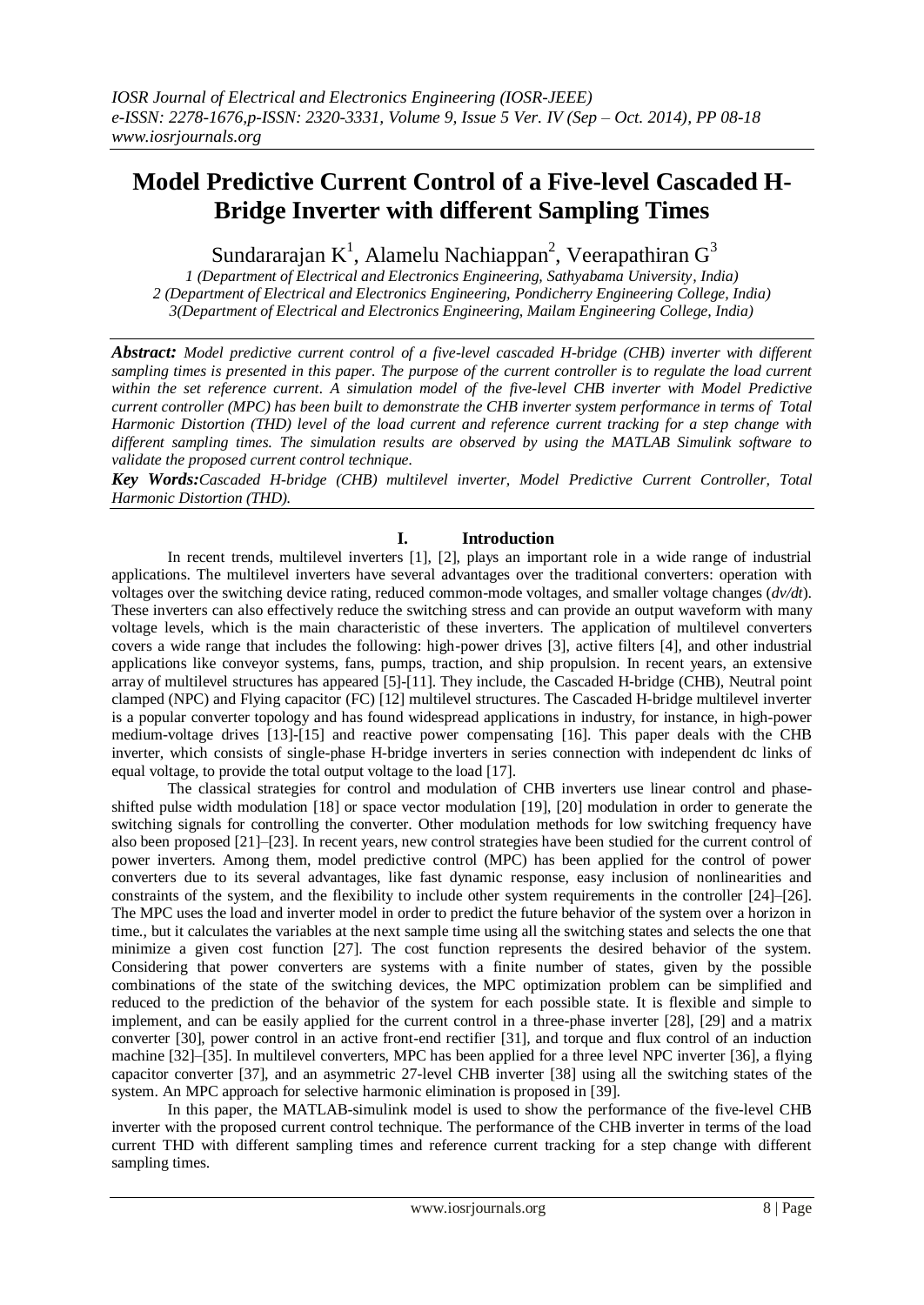### **II. Chb Inverter Model**

The CHB inverter model is formed by the series connection of H-bridges with separate DC sources. A three-phase CHB inverter topology is essentially composed of three identical phase legs of the series-chain of H-bridge converters, which can possibly generate different output voltage waveforms and offers the potential for AC system phase-balancing. The AC output voltage is synthesized by the addition of the voltages generated by different H-bridge cells. Each single phase H-bridge generates three voltage levels as  $+V_{dc}$ , 0,  $-V_{dc}$  by connecting the DC source to the AC output by different combinations of four switches  $(S_{11}, S_{12}, S_{21}$  and  $S_{14}$ ). For generating five level output voltage, a two-cell CHB three-phase inverter with *RL* load is modeled as shown in fig (a). The Topology of one cell and the Topology of two cells is shown in fig (b) and (c), respectively.



**Fig.1** CHB inverter. (a) Two-cell CHB three-phase inverter with *RL* load. (b) Topology of one cell. (c) Topology of two cells

For each phase, the number of possible voltage levels is  
\n
$$
m = 2C + 1
$$
 (1)  
\nWhere, *m* is the number of levels and *C* is the number of series connected cells in one leg.  
\nIn the three-phase CHB inverter, the number of voltage level combinations  $K_m$  is  
\n $K_m = m^3$  (2)  
\nOn the other hand, each cell has two switching signals, and for *C* cells in each leg, the voltage per leg of the  
\ninverter in terms of binary switching signals is  
\n $V_{aN} = V_{dc} \sum_{j=1}^{C} (S_{ij,1} - S_{ij,2})$  (3)

Where,  $S_{i,j}$  and  $S_{i,j}$  are the switching signals of the phase *i* and cell *j*. The possible switching combination *KS* for a CHB inverter with *C* cells in each leg is  $K_S = 2^{6C}$ (4)

From Fig. 1(*a*), the differential equation for the current of one leg of a three-phase *RL* load connected to the CHB inverter is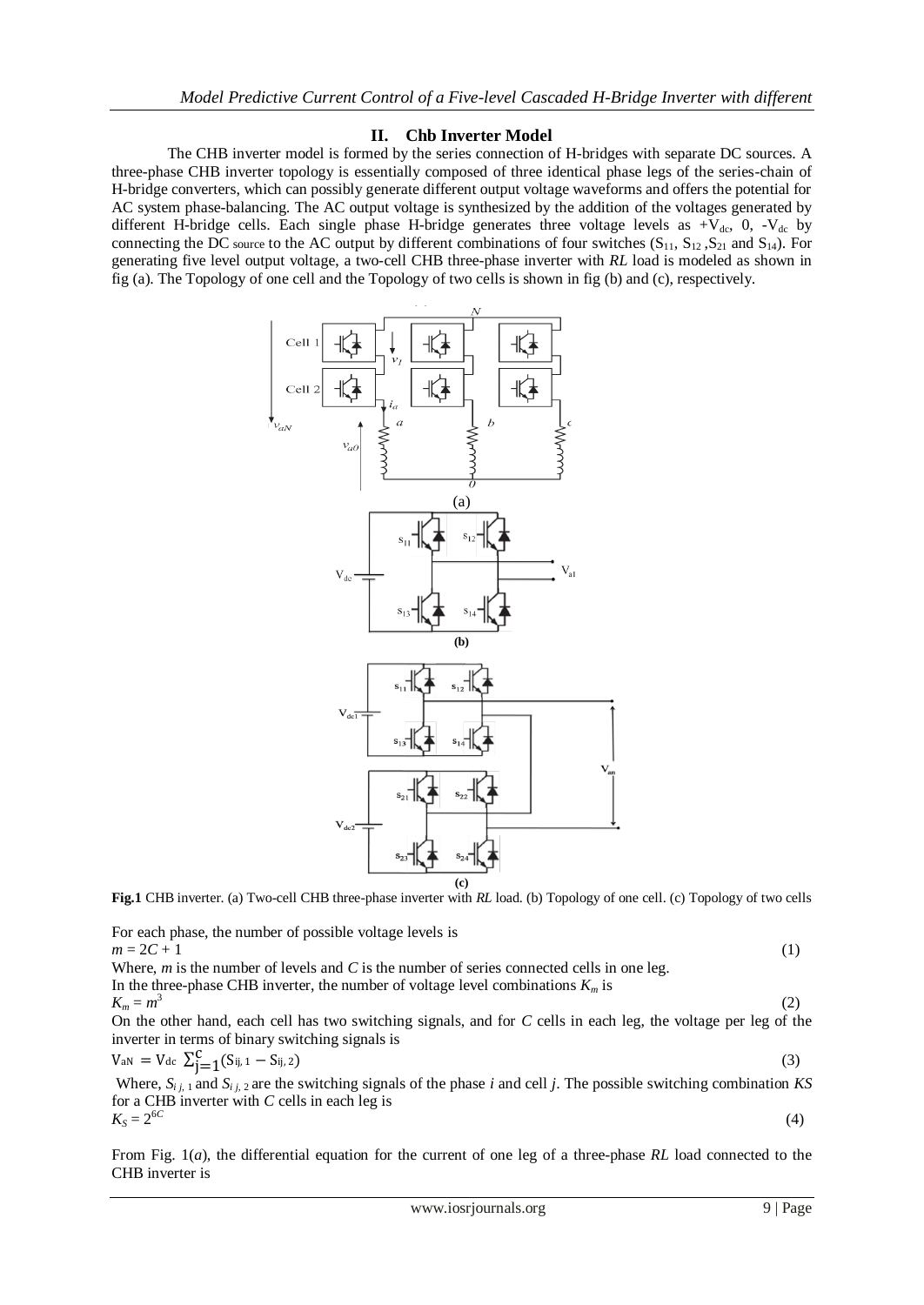$$
V_{an}(t) = L \frac{di_a(t)}{dt} + Ri_a(t) \tag{5}
$$

Where,  $v_{an}$  is the voltage across the load with reference to its neutral point. However, the voltage across the load in terms of the inverter voltage is

$$
v_{a0} = v_{aN} + v_{n0}
$$
  
Where,  $v_{n0}$  is the common-mode voltage ( $v_{cm}$ ), defined as  

$$
V_{no} = V_{cm} = \frac{V_{aN} + V_{bN} + V_{cN}}{3}
$$
 (7)

The load model can be expressed as a vector equation using the following vectorial transformation:

$$
\begin{bmatrix} \alpha \\ \beta \end{bmatrix} = \begin{bmatrix} \frac{2}{3} & -\frac{1}{3} & -\frac{1}{3} \\ 0 & \frac{\sqrt{3}}{3} & \frac{\sqrt{3}}{3} \end{bmatrix} \begin{bmatrix} \alpha \\ b \\ c \end{bmatrix}
$$
 (8)

Where, *a*, *b* and *c* are the three-phase variables of voltage or current, and  $\alpha$  and  $\beta$  are the vectorial variables. Using this transformation, (5) can be described in terms of the vectorial variables  $\alpha-\beta$  as

$$
V_{\alpha\beta}(t) = L \frac{di_{\alpha\beta}(t)}{dt} + Ri_{\alpha\beta}(t)
$$
  
Where,  $V\alpha$ ,  $\beta$  is the inverter voltage vector and i $\alpha$ ,  $\beta$  is the load current vector. (9)

#### **III. Model Predictive Current Controller**

The Model Predictive current control is a conceptually new approach to the nonlinear current control in three-phase inverters. A model of the CHB inverter and the load is used to predict the behavior of the current for each different voltage vector generated by the inverter. The vector that minimizes a quality function is selected. The predictive current control avoids the application of any modulation method in the CHB inverter.

The primary idea of the predictive current control scheme is to predict the behavior of the load current for each possible voltage vector generated by the inverter. The prediction of the current is based on the discretized model of the system [14].

Approximating the derivative *di/dt* in (9) by

$$
\frac{d\tilde{t}_{\alpha,\beta}}{dt} \approx \frac{i_{\alpha,\beta}[k+1]-i_{\alpha,\beta}[k]}{T_s}
$$
\n(10)

and substituting it in (9), the following expression is obtained for the future load current vector:  $i[k + 1]\alpha, \beta = \frac{T_s}{l}$  $\frac{I_S}{L}\Big\{ V_{\alpha,\beta}\left[k\right] - i_{\alpha,\beta}\left[k\right] \Big(R - \frac{L}{T_S}\Big\}$  $T_{\rm s}$  $\{\tag{11}\}$ 



**Fig.2**. Block diagram of model predictive current controller

The equation (11) will be used in the predictive controller to predict the future value of the load current for a given voltage vector. The current prediction is evaluated by using the following cost function in order to select the appropriate voltage vectors for the current control.

$$
g[k+1] = i^{*}{}_{\alpha}[k+1] - i_{\alpha}[k+1] + i^{*}{}_{\beta}[k+1] - i_{\beta}[k+1] \tag{12}
$$

where,  $i^*_{\alpha}$ [k+1] is the reference current vector prediction. For sufficiently small sampling times, it can be assumed that  $i_{\alpha,\beta}[k+1] \approx i_{\alpha,\beta}[k]$ . The cost function (12) is evaluated for each possible voltage vector. The voltage vector which minimizes the cost function is selected and applied to the load. The block diagram of the predictive current control is shown in Fig. 6. Here, the measured currents are used for the prediction of the *n*  future values of the load currents, corresponding to the *n* possible voltage vectors, where  $n = 125$  for a five-level inverter [40]. These predictions are evaluated by the cost function, and the voltage vector which minimizes this function is selected and applied.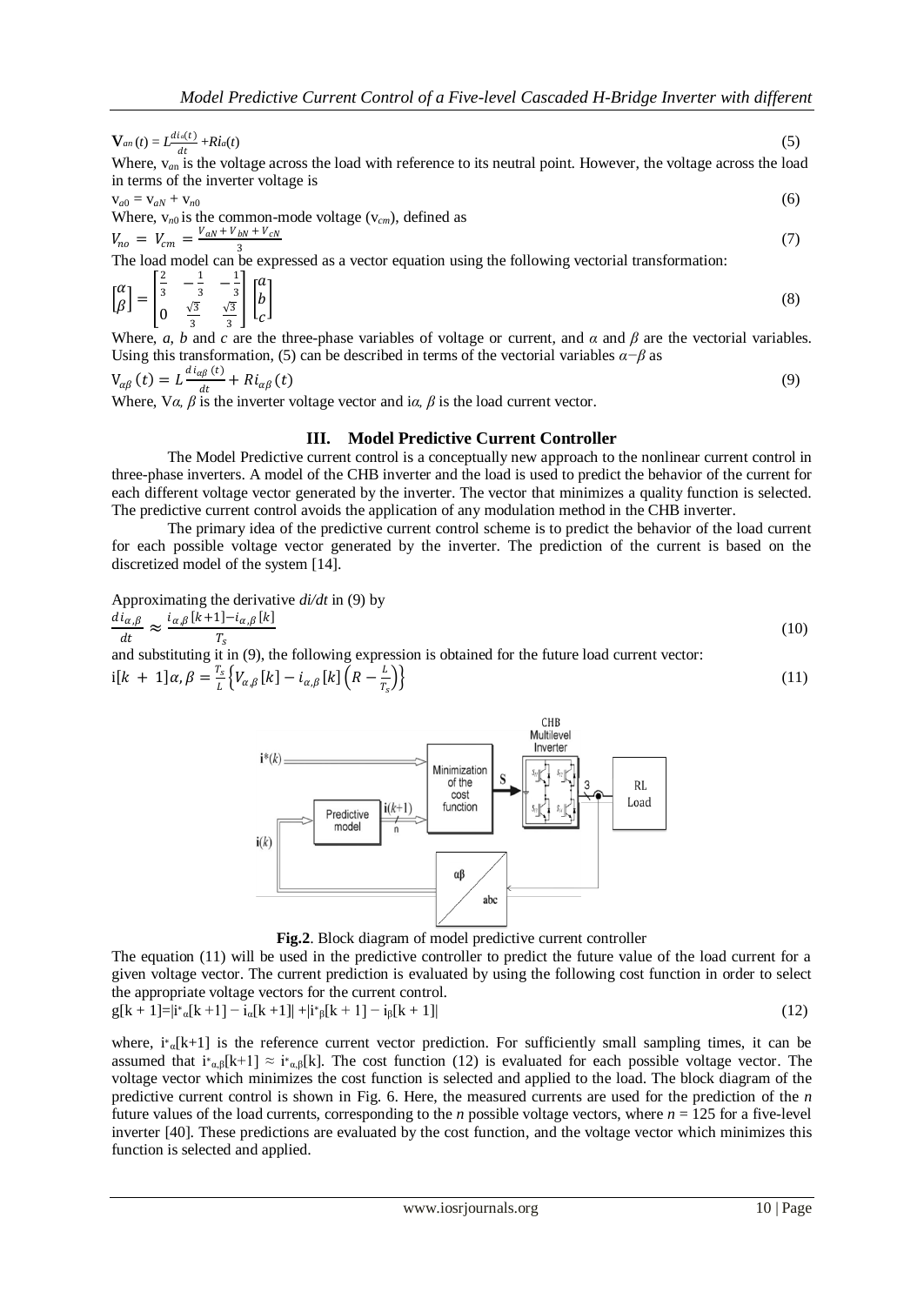

**Fig.3**. Voltage vectors for a five-level CHB three-phase inverter

The five-level inverter generates 125 voltage vectors, but with the vectorial transformation shown in (9), there are some redundant vectors generated with different voltage levels. With *C* cells in each leg of the CHB inverter, the amount of non-redundant voltage vectors is  $V = 12C_2 + 6C + 1$  (13)

In Fig. 3, the voltage vectors and the number of equivalent voltage levels for a five-level CHB inverter, with 61 different voltage vectors, are shown. For the current control, only one voltage level state for each vector is necessary. The selection criterion is to select the voltage level states that minimize the common voltage vector, as defined in (7). This elimination of redundant vector does not affect the behavior of the current control, because the possible voltage vectors that can be applied to the load do not change. However, with this modification, the inverter voltage waveforms are improved, and the common-mode voltage is considerably reduced. Note that voltage vectors in the outer hexagon have no redundancies and some of them generate high common-mode voltage.

## **IV. Simulation Results**

The simulation of the model predictive current control of the CHB inverter with different sampling times is performed in the MATLAB/Simulink software. The simulation parameters are given in table 1. The load used for simulation results is an *RL* load. The input DC voltage,  $V_{DC} = 45V$  is considered for each cell. Table.l. Simulation parameters

| <b>Parameters</b>     | Values          |
|-----------------------|-----------------|
| Input voltage (Vdc)   | 45 V            |
| Load resistance $(R)$ | $47 \Omega$     |
| Load inductance (L)   | $15 \text{ mH}$ |
| Reference current     | 0.95 A          |

The load current THD and the inverter voltage THD are observed for various values of the sampling times, and are given in table 2. The harmonic spectrum of load current waveform and the inverter voltage waveforms are analyzed using the Fast Fourier transform (FFT). Fig.4 shows the inverter phase to neutral voltage, load voltage and load current waveforms with a sampling time of 25µs. The Fig.5 and Fig.6 shows the harmonic spectrum for load current and inverter voltage with a sampling time of 25µs, respectively. Fig.7 and Fig.10 shows the inverter phase to neutral voltage, load voltage and load current waveforms with sampling times of 100 $\mu$ s and 200 µs, respectively. Fig.8 & Fig.9 and Fig.11 & Fig.12 shows the harmonic spectrum for load current and inverter voltage with sampling times of 100µs and 200µs, respectively.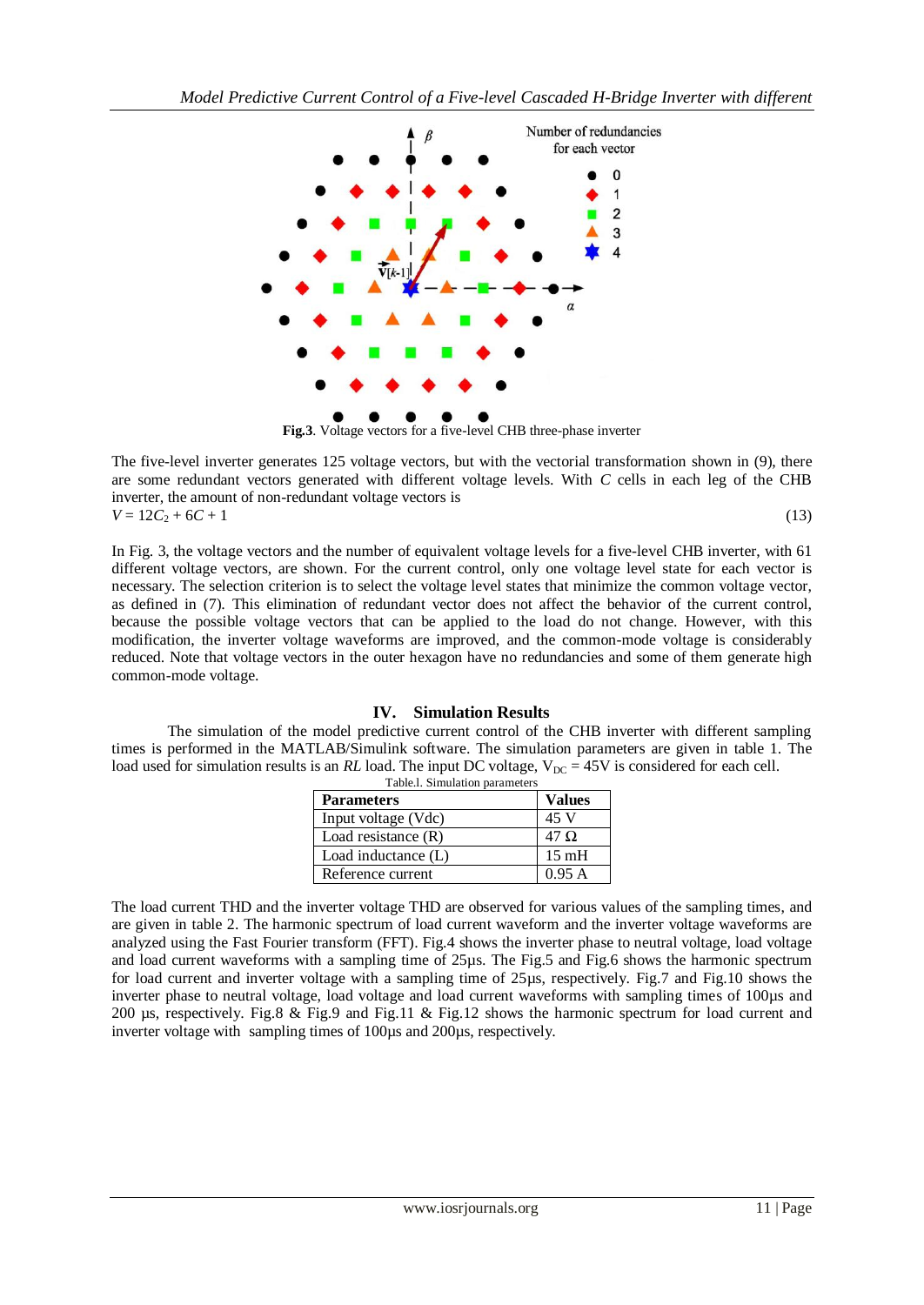

*Model Predictive Current Control of a Five-level Cascaded H-Bridge Inverter with different*

**Fig.4.** (a) Inverter Phase to Neutral Voltage, (b) Load Voltage and (c) Load Current Waveforms with sampling frequency of 25µs

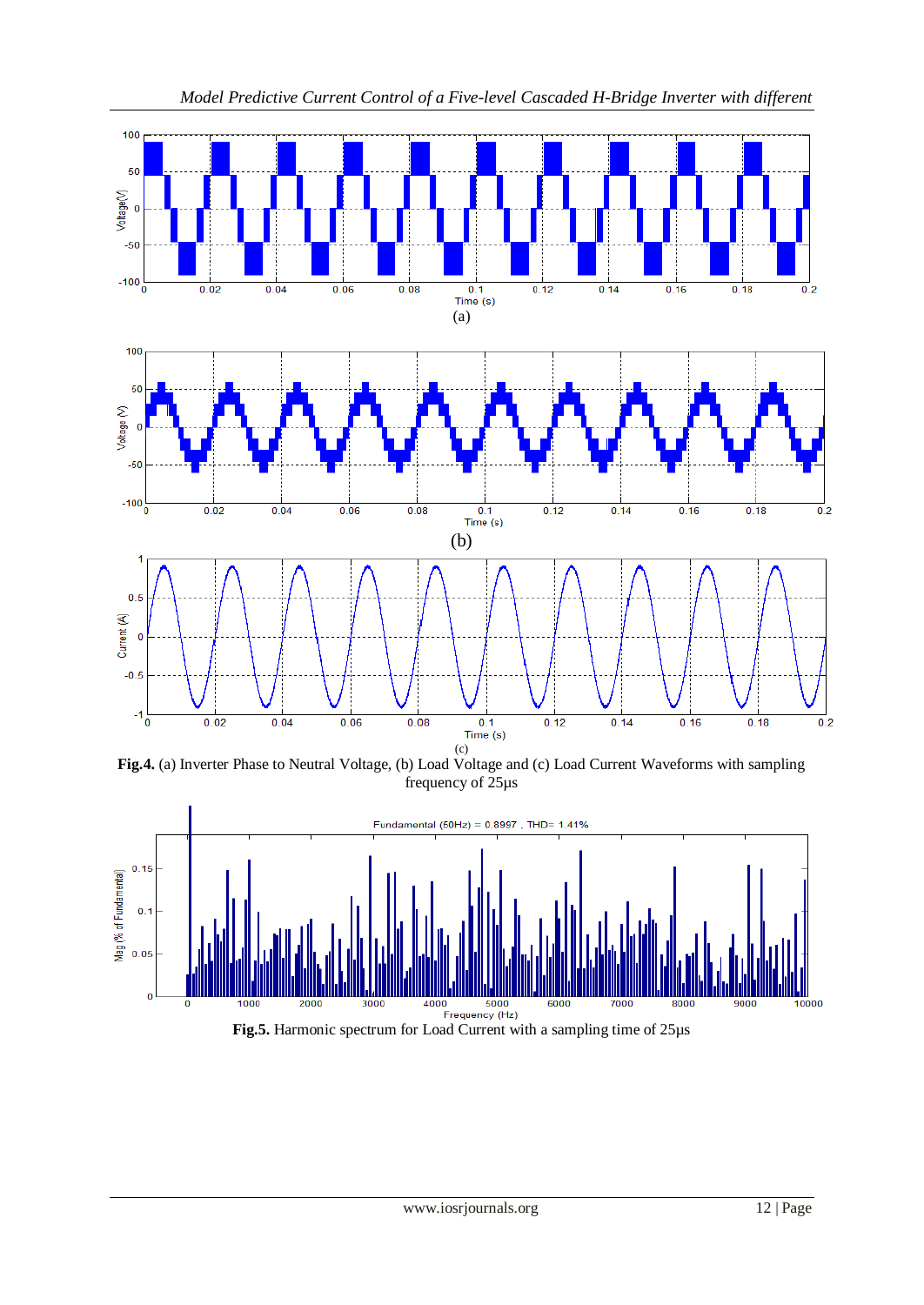

**Fig.7.** (a) Inverter Phase to Neutral Voltage, (b) Load Voltage and (c) Load Current Waveforms for Predictive controller with sampling frequency of 100µs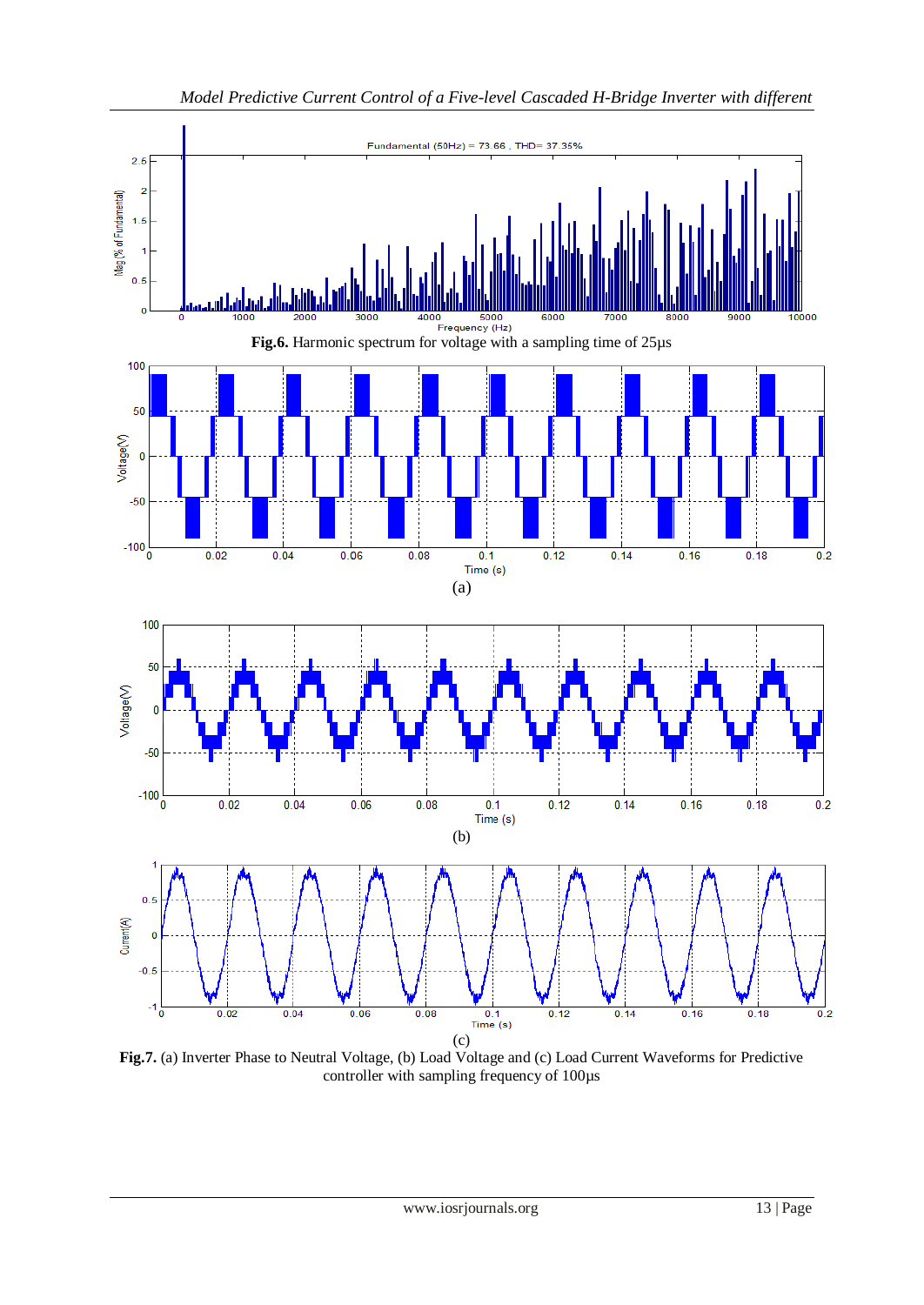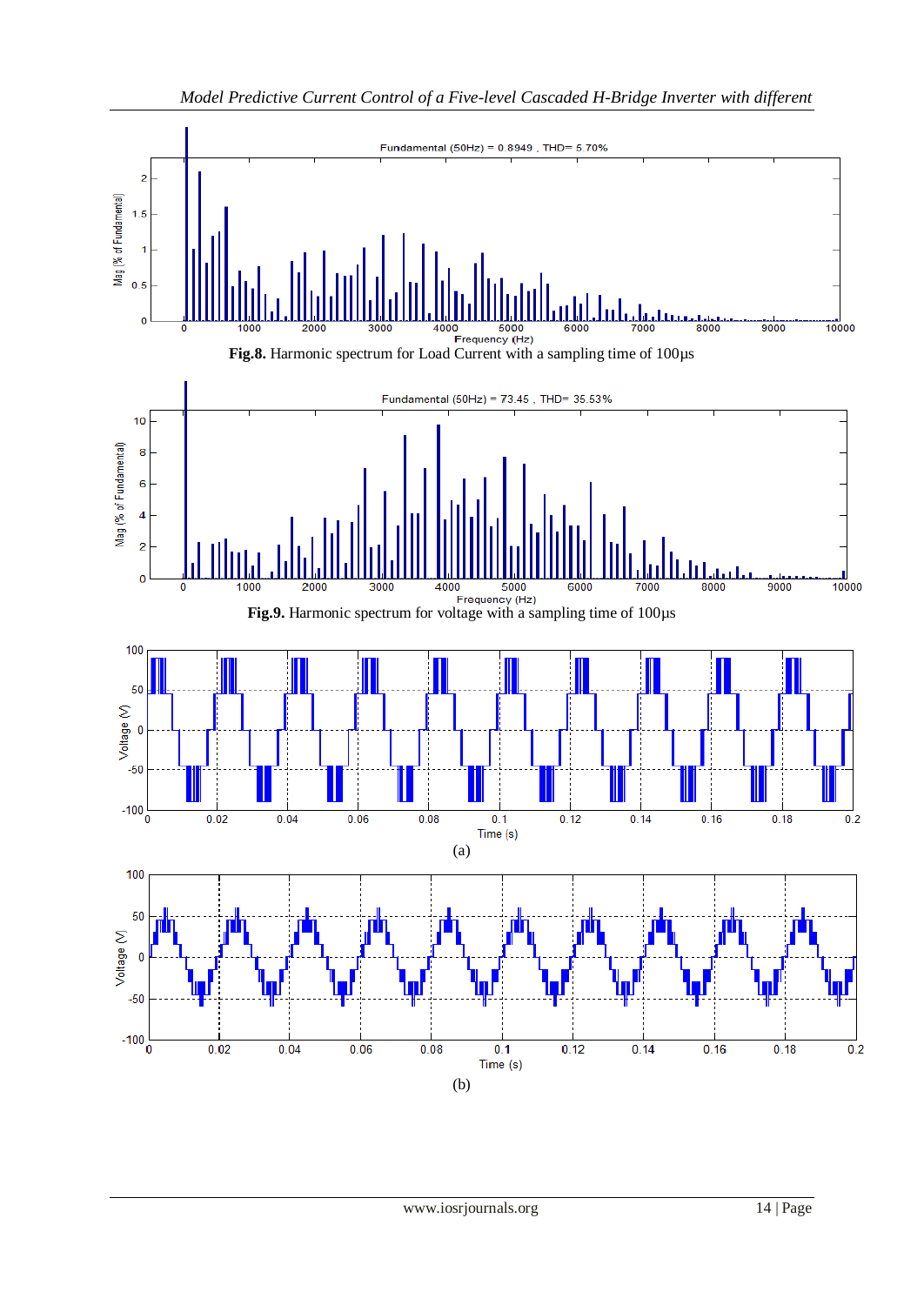

**Fig.10.** (a) Inverter Phase to Neutral Voltage, (b) Load Voltage and (c) Load Current Waveforms for Predictive controller with sampling frequency of 200µs



The sampling time has a significant impact on the ripple of the current and the switching frequency of the CHB inverter. From Table.2, it is observed that the current THD increases with increase in sampling time, and the voltage THD gradually decreases with increase in sampling time.

|  |  |  |  | Table.2. Load Current THD and Inverter Voltage THD for different sampling times |  |
|--|--|--|--|---------------------------------------------------------------------------------|--|
|  |  |  |  |                                                                                 |  |

| <b>Sampling Times</b>     | <b>Current THD</b> | <b>Voltage THD</b> |
|---------------------------|--------------------|--------------------|
|                           |                    |                    |
| $25 \mu s$                | 1.41%              | 37.35%             |
| $50 \mu s$                | 2.95%              | 36.88%             |
| $75 \mu s$                | 4.15%              | 36.61%             |
| $100 \text{ }\mu\text{s}$ | 5.70%              | 35.53%             |
| $125 \mu s$               | 6.49%              | 35.33%             |
| $150 \text{ }\mu\text{s}$ | 7.62%              | 34.38%             |
| $175 \text{ }\mu\text{s}$ | 9.84%              | 33.52%             |
| $200$ us                  | 11.12%             | 32.71%             |

The dynamic responses of the CHB inverter with the sampling times of 25 µs, 100 µs and 200 µs for a step change in the amplitude of the reference current (from 1 A to 2 A at time 0.06s), are shown in the Fig.13-15, respectively. From the simulation results, it is observed that a major separation between the fundamental and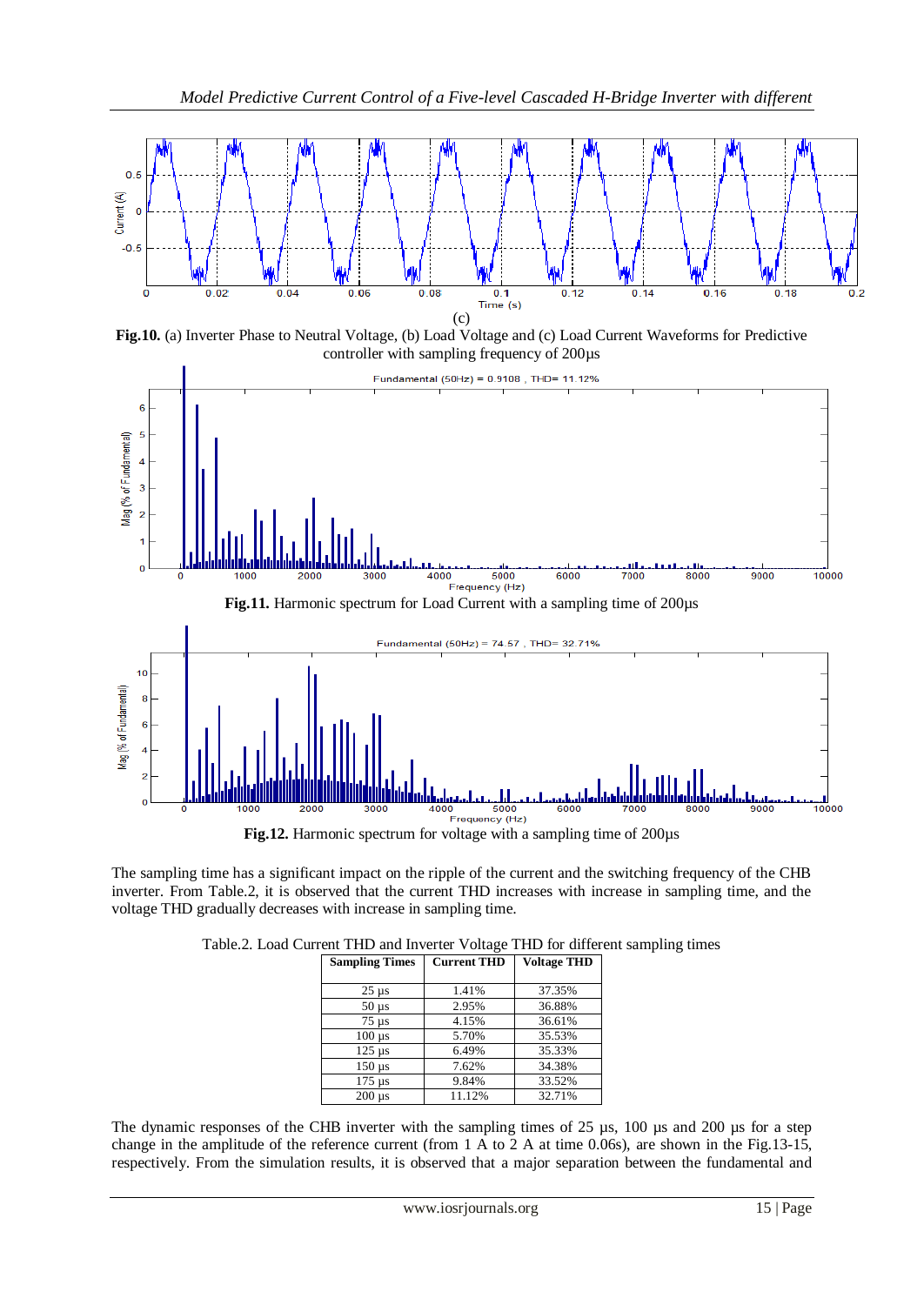switching harmonics is obtained by using a smaller sampling time. Also, the overall performance of the control is improved, achieving a very good reference tracking, and a better transient response.



## **V. Conclusion**

The model predictive current control of the CHB inverter with RL load is performed for different values of the sampling times. The model predictive current controller controls the load current very effectively and exhibits a very good reference tracking for smaller sampling time. The current and voltage harmonic spectrum for various sampling times are also observed. It is also observed that a major separation between the fundamental and switching harmonics is obtained by using a smaller sampling time, improving the overall performance of the model predictive current controller.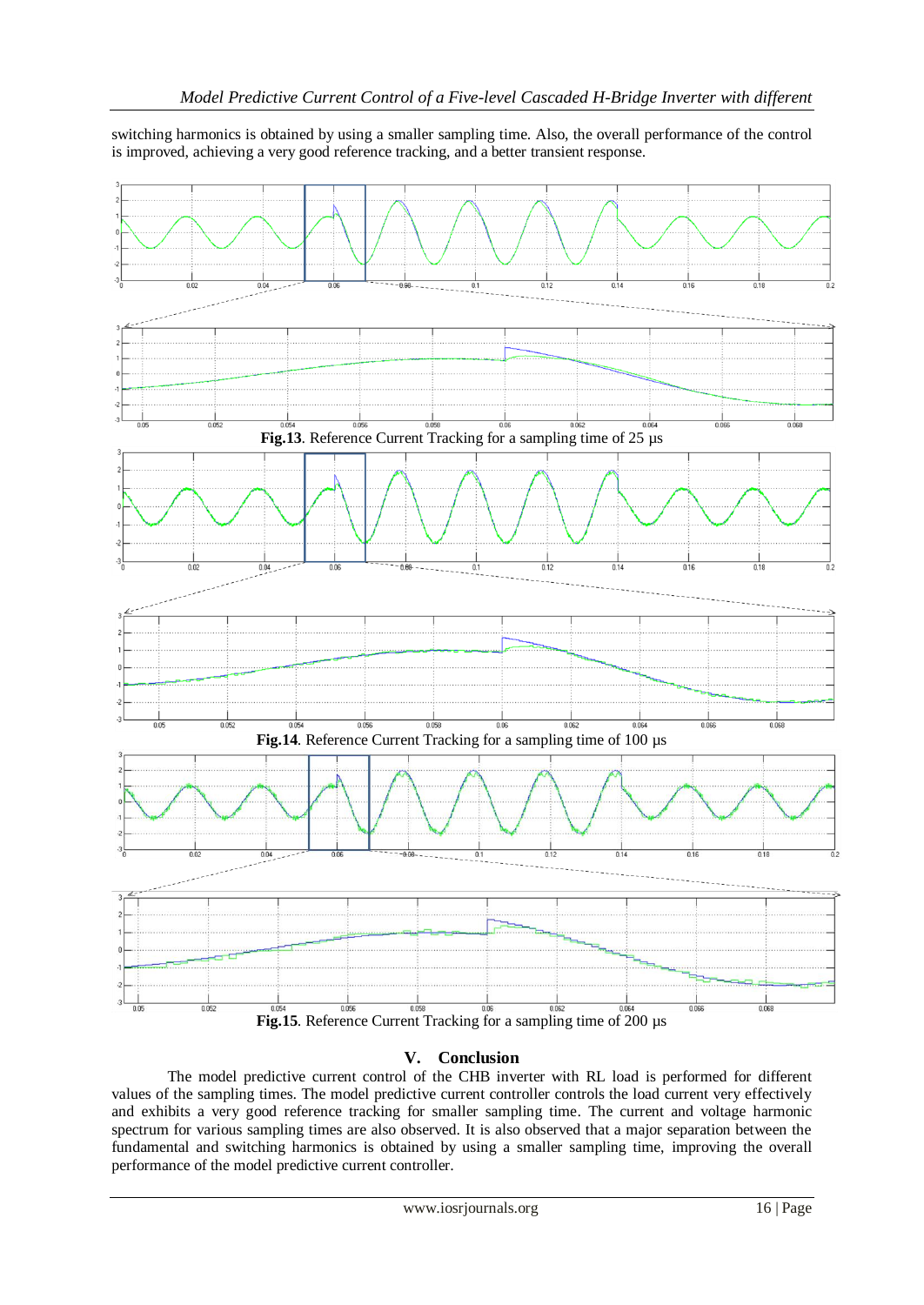#### **References:**

- [1] J. Lai, and F. Peng, "Multilevel Converters A New Breed of Power Converters". IEEE Trans. Ind. Appl., Vol. 32, No. 3, May/June, 1996.
- [2] C. Hochgraf, R. Lasseter, D. Divan, and T. A. Lipo, "Comparison of multilevel inverters for static var compensation," Proc. IEEE *Ind.Applicat. Soc. Annu. Meeting*, 1994, pp. 921–928.
- [3] L. Tolbert, F. Z. Peng, and T. Habetler, "Multilevel converters for large electric drives," IEEE Trans. Ind. Electron., vol. 35, no. 1, pp. 36–44,Jan./Feb. 1999.
- [4] H. Rudnick, J. Dixon, and L. Moran, "Delivering clean and pure power," IEEE Power Energy Mag., vol. 1, no. 5, pp. 32–40, Sep./Oct. 2003.
- [5] J. Rodriguez, S. Bernet, B. Wu, J. O. Pontt, and S. Kouro, "Multilevel voltage-source-converter topologies for industrial mediumvoltage drives,‖ *IEEE Trans. Ind. Electron*., vol. 54, no. 6, pp. 2930–2945,Dec.2007.
- [6] J. Selvaraj, N. A. Rahim, "Multilevel Inverter For Grid-Connected PV System Employing Digital PI Controller," *IEEE Trans. Ind. Electron.*,vol. 56, no. 1, pp. 149-158, Jan 2009.
- [7] B. Lin, and H. Lu, "New Multilevel Rectifier Based on Series Connection of H-Bridge Cell". *IEE Proc. Electron. Power Appl.*, Vol.147, No. 4, July, 2000.
- [8] J. Huang, and K.A. Corzine, "Extended operation of flying capacitor multilevel inverters". *IEEE Trans. Power Electron*., Volume 21, Issue1, Jan. 2006 Page(s):140 – 147.
- [9] S. B. Monge, J. Rocabert, P. Rodriguez, S. Alepuz, J. Bordonau,"Multilevel Diode-Clamped Converter for Photovoltaic Generators With Independent Voltage Control of Each Solar Array," *IEEE Trans. Ind. Electron.*, vol. 55, no. 7, pp. 2713-2723, July 2008.
- [10] Y. Liu, F. L. Luo, "Trinary Hybrid 81-Level Multilevel Inverter for Motor Drive With Zero Common-Mode Voltage," *IEEE Trans. Ind. Electron.*, vol. 55, no. 3, pp. 1014-1021, March 2008.
- [11] J. I. Leon, S. Vazquez, A. J. Watson, L. G. Franquelo, P. W. Wheeler, J. M. Carrasco, "Feed-Forward Space Vector Modulation for Single-Phase Multilevel Cascaded Converters With Any DC Voltage Ratio,"*IEEE Trans. Ind. Electron*., vol. 56, no. 2, pp. 315-325, Feb 2009.
- [12] T.A. Meynard, and H. Foch, "Multi-level conversion: high voltage choppers and voltage-source inverters". Proc. IEEE Power *Electronics Specialists Conference*, 1992. PESC '92 Record., 23rd Annual IEEE.29 June-3 July 1992. Page(s):397 - 403 vol.1.
- [13] P.W. Hammond, "A new approach to enhance power quality for medium voltage AC drives". *IEEE Trans. Ind. Appl.*, Vol. 33, No.1,September/October 1981. January/February 1997.
- [14] W. A. Hill and C. D. Harbourt, "Performance of Medium Voltage Multilevel Inverters", *Proc. IEEE Ind. Appl. Society (IAS) Conference*,Vol. 2, pp. 1186–1192, 1999.
- [15] R. H. Osman, "A Medium Voltage Drive Utilizing Series-Cell Multilevel Topology for Outstanding Power Quality", Proc. IEEE *Ind. Appl. Society (IAS) Conference*, pp. 2662–2669, 1999.
- [16] J. D. Ainsworth, M. Davies, P. J. Fitz, K. E. Owen, and D. R. Trainer, "Static var compensator (STATCOM) based on single-phase chain circuit converters,‖ *Proc. Inst. Elect. Eng*.—Gener. Transm. Distrib., vol. 145, July 1998, pp. 381–386.
- [17] M. Marchesoni, M. Mazzucchelli, and S. Tenconi, "A non conventional power converter for plasma stabilization," in *Proc. 19th IEEE Power Electron. Spec. Conf.*, Apr. 1988, vol. 1, pp. 122–129.
- [18] B. P. McGrath and D. G. Holmes, "Multicarrier PWM strategies for multilevel inverters," IEEE Trans. Ind. Electron., vol. 49, no. 4, pp. 858–867, Aug. 2002.
- [19] N. Celanovic and D. Boroyevich, "A fast space-vector modulation algorithm for multilevel three-phase converters," *IEEE Trans. Ind. Appl.*, vol. 37, no. 2, pp. 637–641, Mar./Apr. 2001.
- [20] J. I. Leon, S. Vazquez, A. J. Watson, L. G. Franquelo, P. W. Wheeler, and J. M. Carrasco, "Feed-forward space vector modulation for single-phase multilevel cascaded converters with any dc voltage ratio," IEEE Trans.Ind. Electron., vol. 56, no. 2, pp. 315–325, Feb. 2009.
- [21] J. Rodriguez, J. Pontt, P. Correa, P. Cortes, and C. Silva, "A new modulation method to reduce common-mode voltages in multilevel inverters,"*IEEE Trans. Ind. Electron.*, vol. 51, no. 4, pp. 834–839, Aug. 2004.
- [22] Y. Liu, H. Hong, and A. Huang, "Real-time calculation of switching angles minimizing THD for multilevel inverters with step modulation,‖ *IEEE Trans. Ind. Electron.*, vol. 56, no. 2, pp. 285–293, Feb. 2009.
- [23] Z. Du, L. M. Tolbert, J. N. Chiasson, and B. Ozpineci, "Reduced switching-frequency active harmonic elimination for multilevel converters,‖ *IEEE Trans. Ind. Electron.*, vol. 55, no. 4, pp. 1761–1770, Apr. 2008.
- [24] J. Rodriguez, J. Pontt, C. A. Silva, P. Correa, P. Lezana, P. Cortes, and U. Ammann, "Predictive current control of a voltage source inverter," IEEE Trans. Ind. Electron., vol. 54, no. 1, pp. 495-503, Feb. 2007.
- [25] P. Cortes, J. Rodriguez, D.E.Quevedo, and C. Silva, "Predictive current control strategy with imposed load current spectrum," *IEEE Trans. Power Electron.*, vol. 23, no. 2, pp. 612–618, Mar. 2008.
- [26] P. Cortes, M. P. Kazmierkowski, R. M. Kennel, D. E. Quevedo, and J. Rodriguez, "Predictive control in power electronics and drives,‖ *IEEE Trans. Ind. Electron.*, vol. 55, no. 12, pp. 4312–4324, Dec. 2008.
- [27] S. Kouro, P. Cortes, R. Vargas, U. Ammann, and J. Rodriguez, "Model predictive control—A simple and powerful method to control power converters," IEEE Trans. Ind. Electron., vol. 56, no. 6, pp. 1826-1838, Jun. 2009.
- [28] J. Rodriguez, J. Pontt, C. A. Silva, P. Correa, P. Lezana, P. Cortes, and U. Ammann, "Predictive current control of a voltage source inverter," *IEEE Trans. Ind. Electron.*, vol. 54, no. 1, pp. 495–503, Feb. 2007.
- [29] J. Rodriguez, J. Pontt, C. Silva, M. Salgado, S. Rees, U. Ammann, P. Lezana, R. Huerta, and P. Cortés, "Predictive control of a three-phase inverter," *Electron. Lett.*, vol. 40, no. 9, pp. 561–562, Apr. 29, 2004.
- [30] S. Muller, U. Ammann, and S. Rees, "New time-discrete modulation scheme for matrix converters," IEEE Trans. Ind. Electron., vol. 52, no. 6, pp. 1607–1615, Dec. 2005.
- [31] P. Cortes, J. Rodriguez, P. Antoniewicz, and M. Kazmierkowski, "Direct power control of an AFE using predictive control," IEEE *Trans. Power Electron.*, vol. 23, no. 5, pp. 2516–2523, Sep. 2008.
- [32] J. Rodriguez, J. Pontt, C. Silva, P. Cortés, S. Rees, and U. Ammann, "Predictive direct torque control of an induction machine," in *Proc. EPEPEMC*, Riga, Latvia, Sep. 2–4, 2004.
- [33] H. Miranda, P. Cortes, J. I. Yuz, and J. Rodriguez, "Predictive torque control of induction machines based on state-space models," *IEEE Trans. Ind. Electron.*, vol. 56, no. 6, pp. 1916–1924, Jun. 2009.
- [34] T. Geyer, G. Papafotiou, and M. Morari, "Model predictive direct torque control—Part I: Concept, algorithm, and analysis," IEEE *Trans. Ind. Electron.*, vol. 56, no. 6, pp. 1894–1905, Jun. 2009.
- [35] G. Papafotiou, J. Kley, K. G. Papadopoulos, P. Bohren, and M. Morari, "Model predictive direct torque control--Part II: Implementation and experimental evaluation," *IEEE Trans. Ind. Electron.*, vol. 56, no. 6, pp. 1906–1915, Jun. 2009.